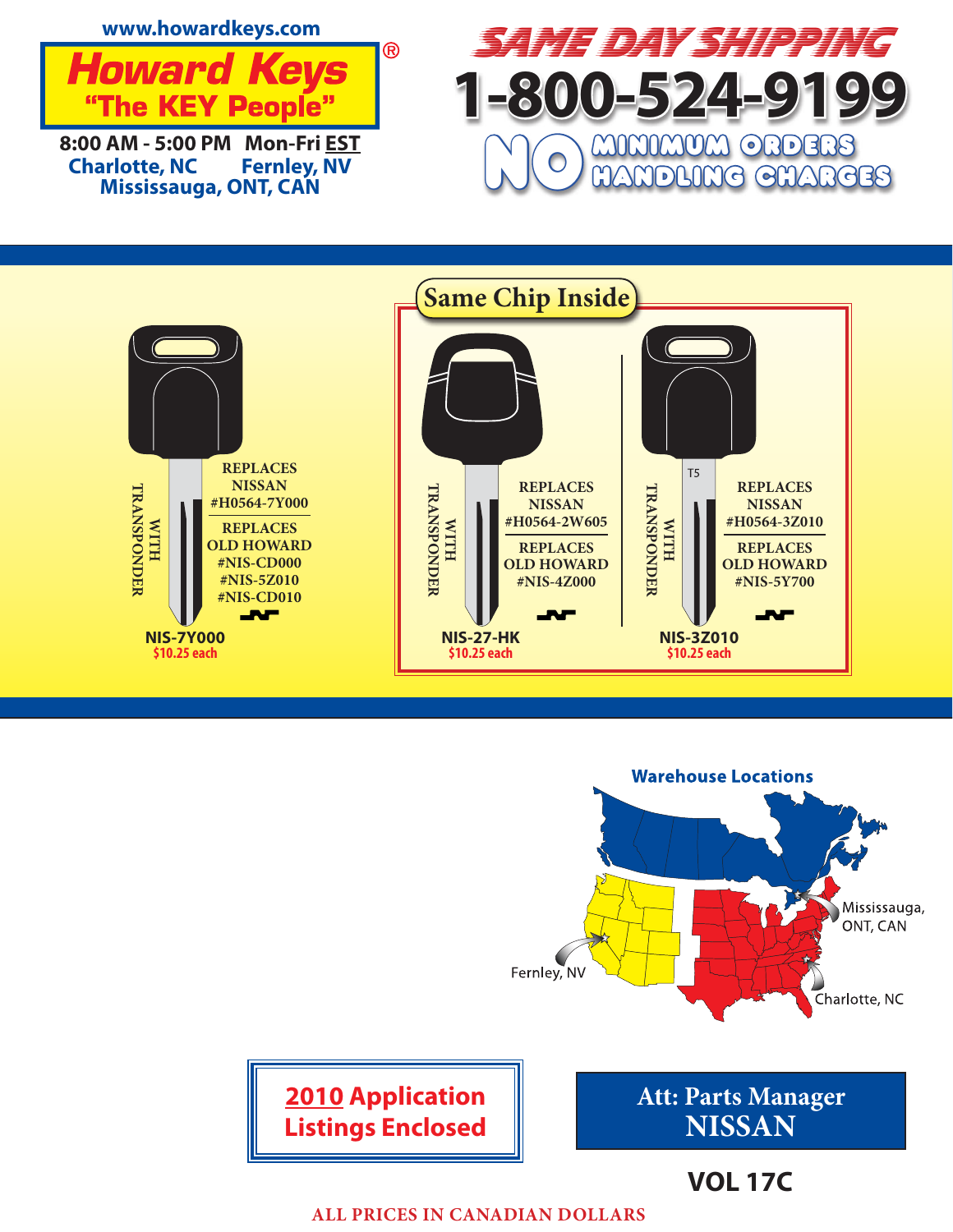| <b>NISSAN</b>                             |                                                                                                                        |                           | <b>ALL METAL</b>                                                                                                                     |                                              | <b>PLASTIC HEAD</b>                |                                                    |                               |                                   |  |
|-------------------------------------------|------------------------------------------------------------------------------------------------------------------------|---------------------------|--------------------------------------------------------------------------------------------------------------------------------------|----------------------------------------------|------------------------------------|----------------------------------------------------|-------------------------------|-----------------------------------|--|
|                                           |                                                                                                                        | <b>Code Series</b>        | Part#                                                                                                                                | <b>Full Box</b><br>$50$ per $\overline{box}$ | <b>Open Quantity</b><br>10 per bag | Part#                                              | <b>Full Box</b><br>25 per box | <b>Open Quantity</b><br>5 per bag |  |
| 350Z                                      | 2003-2009 ALL                                                                                                          | 00001-22185               |                                                                                                                                      |                                              |                                    |                                                    |                               |                                   |  |
| 370Z                                      | 2009-2010 ALL                                                                                                          | 40000-41520               | $\rightarrow$ TRANSPONDER NIS-7Y000 \$10.25 each $* \leftarrow$<br>$\rightarrow$ TRANSPONDER DEALER KEY PROXIMITY FOB $* \leftarrow$ |                                              |                                    |                                                    |                               |                                   |  |
|                                           | 2007-2010 ALL                                                                                                          | 00001-22185               | $\rightarrow$ TRANSPONDER DEALER KEY PROXIMITY FOB $* \leftarrow$                                                                    |                                              |                                    |                                                    |                               |                                   |  |
|                                           | 2005-2006 ALL                                                                                                          | 00001-22185               | $\longrightarrow$ TRANSPONDER NIS-7Y000 \$10.25 each $* \leftarrow$                                                                  |                                              |                                    |                                                    |                               |                                   |  |
| ALTIMA,<br>(HYBRID '07-'10)               | 2000-2005 ALL                                                                                                          | 00001-22185               | $\longrightarrow$ TRANSPONDER NIS-27-HK or NIS-3Z010 \$10.25 each $* \leftarrow$                                                     |                                              |                                    |                                                    |                               |                                   |  |
|                                           | 1998-1999 ALL                                                                                                          | 00001-22185               | <b>DA34</b>                                                                                                                          | .50 each                                     | <b>.60</b> each                    | $DA34-P$                                           | .85 each                      | <b>1.00</b> each                  |  |
|                                           | 1993-1997 ALL                                                                                                          | X1-X8000                  | <b>DA31</b>                                                                                                                          | $.50$ each                                   | <b>.60</b> each                    | $DA31-P$                                           | $.85$ each                    | $1.00$ each                       |  |
| <b>ARMADA (W/PROX)</b>                    | 2008-2010 ALL                                                                                                          | 40000-41520               |                                                                                                                                      |                                              |                                    | TRANSPONDER DEALER KEY W/OPTIONAL PROXIMITY FOB *< |                               |                                   |  |
| <b>ARMADA (REG. IGN)</b>                  | 2004-2010 ALL                                                                                                          | 00001-22185               | TRANSPONDER NIS-7Y000 \$10.25 each *<                                                                                                |                                              |                                    |                                                    |                               |                                   |  |
| AXXES, NX, STANZA                         | 1982-1993 ALL                                                                                                          | X1-X8000                  | $DA25-P$<br><b>DA25</b><br>.50 each<br>.60 each<br>.85 each                                                                          |                                              |                                    |                                                    |                               | 1.00 each                         |  |
| <b>CUBE (W/PROX)</b>                      | 2009-2010 ALL                                                                                                          | 00001-22185               | $\rightarrow$ TRANSPONDER DEALER KEY W/OPTIONAL PROXIMITY FOB $* \leftarrow$                                                         |                                              |                                    |                                                    |                               |                                   |  |
| <b>CUBE (REG. IGN)</b>                    | 2009-2010 ALL                                                                                                          | 00001-22185               | $\rightarrow$ TRANSPONDER NIS-7Y000 \$10.25 each $*$                                                                                 |                                              |                                    |                                                    |                               |                                   |  |
|                                           | 2006-2010 ALL                                                                                                          | 00001-22185               | TRANSPONDER NIS-7Y000 \$10.25 each * (LIMITED USAGE)                                                                                 |                                              |                                    |                                                    |                               |                                   |  |
| <b>FRONTIER</b>                           | 2002-2005 ALL                                                                                                          | 00001-22185               | TRANSPONDER NIS-27-HK or NIS-3Z010 \$10.25 each * (RARE)                                                                             |                                              |                                    |                                                    |                               |                                   |  |
|                                           | 1998-2010 ALL                                                                                                          | 00001-22185               | <b>DA34</b>                                                                                                                          | .50 each                                     | .60 each                           | $DA34-P$                                           | .85 each                      | <b>1.00</b> each                  |  |
| <b>GTR</b>                                | 2009-2010 ALL                                                                                                          | BY VIN ONLY               |                                                                                                                                      |                                              |                                    | SPECIAL ORDER DEALER DIMPLE KEY W/PROXIMITY FOB    |                               |                                   |  |
| <b>MAXIMA</b>                             | 2007-2010 ALL                                                                                                          | 1-22185 or<br>40000-41520 | TRANSPONDER DEALER KEY PROXIMITY FOB *                                                                                               |                                              |                                    |                                                    |                               |                                   |  |
|                                           | 2004-2007 ALL                                                                                                          | 00001-22185               | $\rightarrow$ TRANSPONDER NIS-7Y000 \$10.25 each $*$                                                                                 |                                              |                                    |                                                    |                               |                                   |  |
|                                           | 2000-2003 ALL                                                                                                          | 00001-22185               | $\longrightarrow$ TRANSPONDER NIS-27-HK or NIS-3Z010 \$10.25 each $* \leftarrow$                                                     |                                              |                                    |                                                    |                               |                                   |  |
|                                           | ALL<br>1999                                                                                                            | X1-X8000                  | $\rightarrow$ TRANSPONDER NSN11T2 \$12.75 each ** $\leftarrow$                                                                       |                                              |                                    |                                                    |                               |                                   |  |
|                                           | 1995-1998 ALL                                                                                                          | X1-X8000                  | <b>DA31</b>                                                                                                                          | .50 each                                     | .60 each                           | <b>DA31-P</b>                                      | .85 each                      | 1.00 each                         |  |
|                                           | 1993-1994 ALL                                                                                                          | X1-X8000                  | <b>DA25</b>                                                                                                                          | <b>.50</b> each                              | .60 each                           | $DA25-P$                                           | .85 each                      | 1.00 each                         |  |
| <b>MURANO</b>                             | 2005-2010 ALL                                                                                                          | 1-22185 or<br>40000-41520 | TRANSPONDER DEALER KEY W/OPTIONAL PROXIMITY FOB *                                                                                    |                                              |                                    |                                                    |                               |                                   |  |
|                                           | 2003-2008 ALL                                                                                                          | 00001-22185               | $\rightarrow$ TRANSPONDER NIS-7Y000 \$10.25 each $* \leftarrow$                                                                      |                                              |                                    |                                                    |                               |                                   |  |
| PATHFINDER (W/<br><b>OPTIONAL PROX)</b>   | 2007-2010 ALL                                                                                                          | 1-22185 or<br>40000-41520 | TRANSPONDER DEALER KEY W/OPTIONAL PROXIMITY FOB *<                                                                                   |                                              |                                    |                                                    |                               |                                   |  |
|                                           | 2005-2010 ALL                                                                                                          | 00001-22185               | $\rightarrow$ TRANSPONDER NIS-7Y000 \$10.25 each $*$                                                                                 |                                              |                                    |                                                    |                               |                                   |  |
| <b>PATHFINDER</b>                         | Mid'99-'04 ALL                                                                                                         | 00001-22185               | $\rightarrow$ TRANSPONDER NIS-27-HK or NIS-3Z010 \$10.25 each $* \leftarrow$                                                         |                                              |                                    |                                                    |                               |                                   |  |
| (REG. IGN)                                | 1996-1999 ALL                                                                                                          | 00001-22185               | <b>DA34</b>                                                                                                                          | .50 each                                     | .60 each                           | <b>DA34-P</b>                                      | .85 each                      | <b>1.00</b> each                  |  |
|                                           | 1987-1995 ALL                                                                                                          | X1-X8000                  | <b>DA25</b>                                                                                                                          | .50 each                                     | .60 each                           | $DA25-P$                                           | .85 each                      | 1.00 each                         |  |
| <b>PICKUP</b>                             | 1998-2001 ALL                                                                                                          | 00001-22185               | <b>DA34</b>                                                                                                                          | .50 each                                     | .60 each                           | <b>DA34-P</b>                                      | .85 each                      | $1.00$ each                       |  |
|                                           | 1982-1997 ALL                                                                                                          | 30010-32009               | <b>DA25</b>                                                                                                                          | .50 each                                     | .60 each                           | $DA25-P$                                           | .85 each                      | 1.00 each                         |  |
| <b>QUEST</b>                              | 2004-2009 ALL                                                                                                          | 00001-22185               | $\rightarrow$ TRANSPONDER NIS-7Y000 \$10.25 each $*$                                                                                 |                                              |                                    |                                                    |                               |                                   |  |
|                                           | 1996-2003 ALL                                                                                                          | 1X-1706X                  | <b>DA37</b>                                                                                                                          | .65 each                                     | .75 each                           | <b>DA37-P</b>                                      | .85 each                      | <b>1.00 each</b>                  |  |
|                                           | 1993-1995 ALL                                                                                                          | $A-B-C-D-E$               | <b>DA32</b>                                                                                                                          | .65 each                                     | .75 each                           | <b>DA32-P</b>                                      | .95 each                      | 1.10 each                         |  |
| <b>ROGUE (W/</b><br><b>OPTIONAL PROX)</b> | 2008-2010 ALL                                                                                                          | 1-22185 or<br>40000-41520 | TRANSPONDER DEALER KEY W/OPTIONAL PROXIMITY FOB *<                                                                                   |                                              |                                    |                                                    |                               |                                   |  |
| <b>ROGUE (REG. IGN)</b>                   | 2008-2010 ALL                                                                                                          | 00001-22185               | $\rightarrow$ TRANSPONDER NIS-7Y000 \$10.25 each $*$                                                                                 |                                              |                                    |                                                    |                               |                                   |  |
|                                           | *Service/Test Key DA34<br>** Service/Test Key DA31<br>Terms of Sale: Net F.O.B. Warehouse<br>Prices subject to change. |                           |                                                                                                                                      |                                              |                                    |                                                    |                               |                                   |  |

*Howard Keys* **Tel: 1-800-524-9199 Toll Free Fax: 1-877-509-6248 Howard Keys** 

Tel: 1-800-524-9199

Toll Free Fax: 1-877-509-6248

2

## **ALL PRICES IN CANADIAN DOLLARS**

**We believe the above applications are accurate. However, due to possible production changes we can not guarantee them. If you have any questions, please call our office.**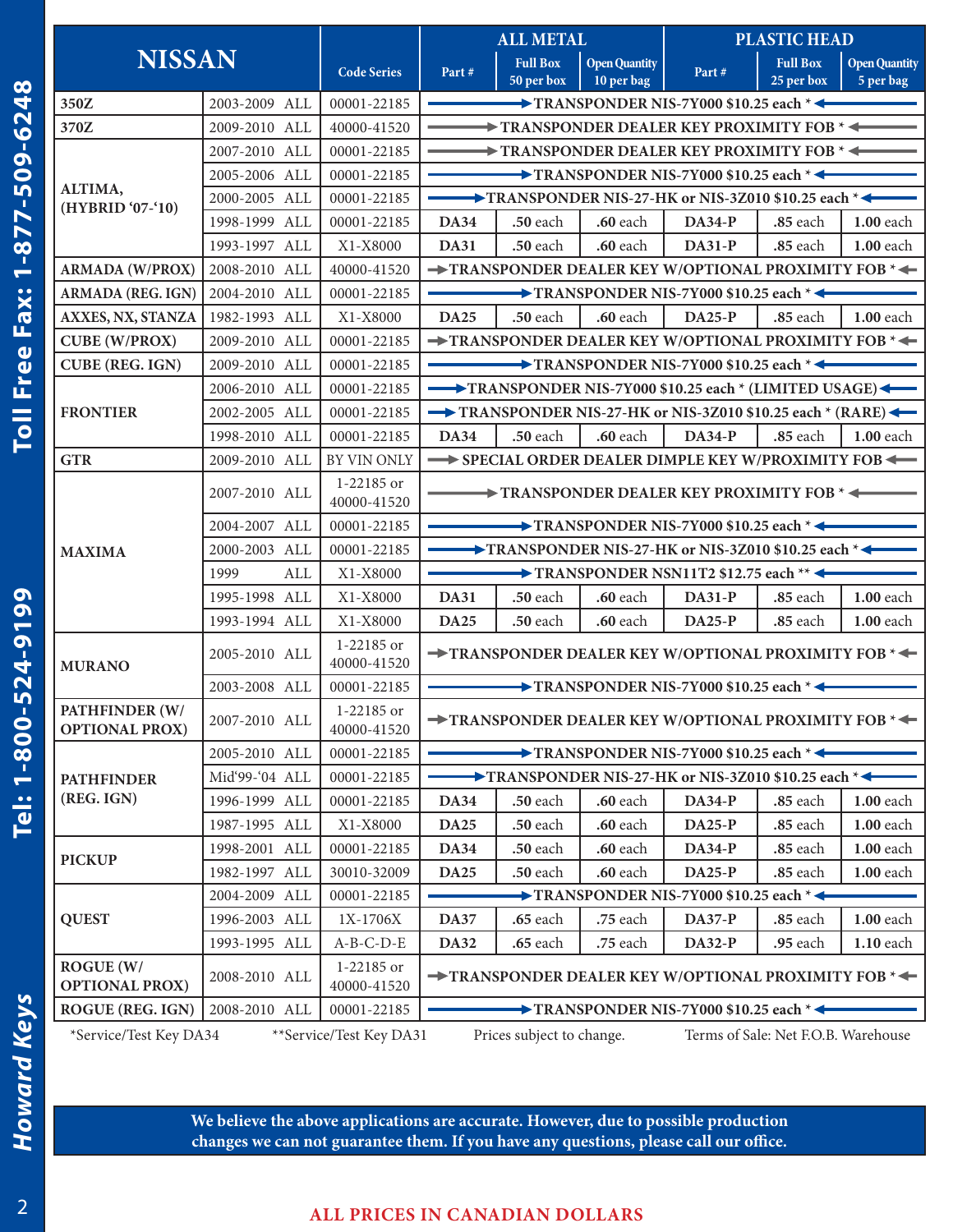| <b>NISSAN</b>                              |                  |                    | <b>ALL METAL</b>                                                            |                               |                                    | <b>PLASTIC HEAD</b> |                               |                                   |  |  |
|--------------------------------------------|------------------|--------------------|-----------------------------------------------------------------------------|-------------------------------|------------------------------------|---------------------|-------------------------------|-----------------------------------|--|--|
|                                            |                  | <b>Code Series</b> | Part#                                                                       | <b>Full Box</b><br>50 per box | <b>Open Quantity</b><br>10 per bag | Part#               | <b>Full Box</b><br>25 per box | <b>Open Quantity</b><br>5 per bag |  |  |
| <b>SENTRA (W/</b><br><b>OPTIONAL PROX)</b> | 2007-2010 ALL    | 00001-22185        | $\rightarrow$ TRANSPONDER DEALER KEY W/OPTIONAL PROXIMITY FOB $\rightarrow$ |                               |                                    |                     |                               |                                   |  |  |
| <b>SENTRA (REG. IGN)</b>                   | 2007-2010 ALL    | 00001-22185        | $\rightarrow$ TRANSPONDER NIS-7Y000 \$10.25 each $* \leftarrow$             |                               |                                    |                     |                               |                                   |  |  |
| SENTRA, SE-R,<br>200SX, 240SX              | 2000-2007 ALL    | 00001-22185        | <b>DA34</b>                                                                 | <b>.50</b> each               | <b>.60</b> each                    | $DA34-P$            | <b>.85</b> each               | $1.00$ each                       |  |  |
|                                            | 2000-2006 ALL    | 00001-22185        | $\rightarrow$ TRANSPONDER NIS-27-HK or NIS-3Z010 \$10.25 each $*$           |                               |                                    |                     |                               |                                   |  |  |
|                                            | 1995-1999<br>ALL | X1-X8000           | <b>DA31</b>                                                                 | <b>.50</b> each               | <b>.60</b> each                    | $DA31-P$            | <b>.85</b> each               | <b>1.00</b> each                  |  |  |
|                                            | 1982-1999 ALL    | X1-X8000           | <b>DA25</b>                                                                 | <b>.50</b> each               | <b>.60</b> each                    | $DA25-P$            | <b>.85</b> each               | <b>1.00 each</b>                  |  |  |
| <b>TITAN</b>                               | 2004-2010 ALL    | 00001-22185        | OPTIONAL TRANSPONDER NIS-7Y000 \$10.25 each *<                              |                               |                                    |                     |                               |                                   |  |  |
|                                            | 2004-2010 ALL    | 00001-22185        | <b>DA34</b>                                                                 | <b>.50 each</b>               | <b>.60</b> each                    | $DA34-P$            | <b>.85</b> each               | <b>1.00</b> each                  |  |  |
| <b>VERSA</b> (W/<br><b>OPTIONAL PROX)</b>  | 2007-2010 ALL    | 00001-22185        | $\rightarrow$ TRANSPONDER DEALER KEY W/OPTIONAL PROXIMITY FOB $\ast$        |                               |                                    |                     |                               |                                   |  |  |
| <b>VERSA (REG. IGN)</b>                    | 2007-2010 ALL    | 00001-22185        | $\rightarrow$ TRANSPONDER NIS-7Y000 \$10.25 each $* \leftarrow$             |                               |                                    |                     |                               |                                   |  |  |
| <b>XTERRA</b>                              | 2005-2010 ALL    | 00001-22185        | $\rightarrow$ OPTIONAL TRANSPONDER NIS-7Y000 \$10.25 each $*$ (RARE)        |                               |                                    |                     |                               |                                   |  |  |
|                                            | 2002-2004 ALL    | 00001-22185        | → OPT. TRANSPONDER NIS-27-HK or NIS-3Z010 \$10.25 each $*$ (RARE) ←         |                               |                                    |                     |                               |                                   |  |  |
|                                            | 2000-2008 ALL    | 00001-22185        | <b>DA34</b>                                                                 | <b>.50</b> each               | <b>.60</b> each                    | $DA34-P$            | <b>.85</b> each               | $1.00$ each                       |  |  |



## **ALL PRICES IN CANADIAN DOLLARS**

**Howard Keys** 

*Howard Keys* **Tel: 1-800-524-9199 Toll Free Fax: 1-877-509-6248**

Tel: 1-800-524-9199

Toll Free Fax: 1-877-509-6248